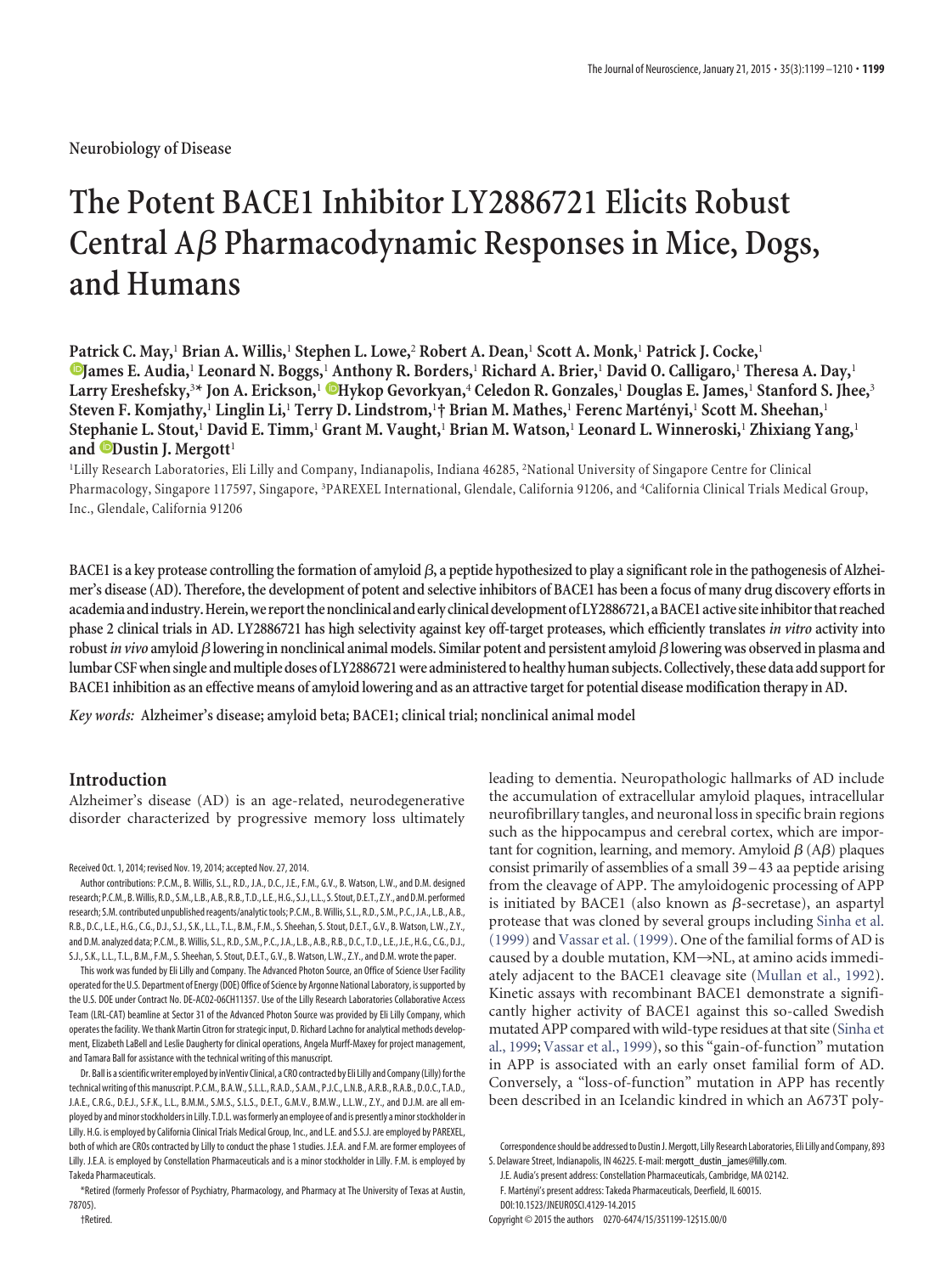morphism in APP has been associated with reduced A $\beta$  production and apparent protection against AD and cognitive decline with aging [\(Jonsson et al., 2012\)](#page-11-3). These genetic data offer strong support for BACE1 as a key mediator of amyloid-driven pathology. Moreover, these findings suggest that brain penetrant BACE1 inhibitors under development may be able to delay the progression of AD by reducing the extent of amyloid formation. BACE1 knock-out (KO) mice are viable and fertile and initially were reported to be without a major phenotype [\(Cai et al., 2001;](#page-11-4) [Luo et al., 2001;](#page-11-5) [Roberds et al., 2001\)](#page-11-6). Although more recent characterization of BACE1 KOs has revealed selected morphologic and functional deficits in these animals (for review, see [Vas](#page-11-7)[sar et al., 2014\)](#page-11-7) and has introduced a level of caution, these findings have not limited enthusiasm for the development of BACE1 inhibitors. Overall, BACE1 has represented an attractive target for the pharmaceutical industry since its original discovery [\(Hussain et al., 1999;](#page-11-8) [Sinha et al., 1999;](#page-11-0) [Vassar et al., 1999;](#page-11-1) [Yan et](#page-11-9) [al., 1999;](#page-11-9) [Lin et al., 2000\)](#page-11-10). Early progress was slow due to challenges in translating potent enzymatic activity into productive BACE inhibition in central compartments *in vivo*. A significant breakthrough came in 2011 with the report of LY2811376, a moderately potent, drug-like BACE1 inhibitor that produced robust pharmacodynamics changes in nonclinical animal models and healthy volunteers [\(May et al., 2011\)](#page-11-11). Although the clinical development of this molecule was discontinued due to nonclinical, off-target-related pathology, these data provided critical support for small-molecule intervention to test the amyloid hypothesis. Herein, we describe the nonclinical and early clinical development of LY2886721, a potent BACE1 inhibitor that reached phase 2 testing in patients with AD.

## **Materials and Methods**

# *Preparation of LY2886721*

*N*-(3-((4aS,7aS)-2-Amino-4a,5,7,7a-tetrahydro-4*H*-furo[3,4-d][1,3]thiazin-7a-yl)-4-fluorophenyl)-5-fluoropicolinamide (LY2886721) can be prepared as described in US Patent 8,278,411. All nonclinical studies were conducted with the hydrochloride salt of LY2886721 and all clinical studies were conducted using the free base form of LY2886721.

## *Crystallography*

BACE1 crystals were prepared as described previously with minor mod-ifications [\(Hong et al., 2000\)](#page-11-12). Briefly, crystals were soaked with 2.5 mm compound and flash cooled in liquid nitrogen using glycerol as a cryoprotectant. X-ray diffraction data and BACE1 co-crystal structure was solved as described in [May et al. \(2011\)](#page-11-11) (see [Table 1](#page-1-0) for crystallographic data).

#### *Recombinant BACE1 and BACE2 assays*

Human BACE1 and BACE2 enzyme assays were conducted essentially as described by [May et al. \(2011\)](#page-11-11) using purified recombinant human BACE1 or BACE2 as an enzyme source and a synthetic fluorescence resonance energy transfer (FRET) peptide as a substrate.

## *Aspartyl protease selectivity enzyme assays*

Cathepsin D, pepsin, and renin assays were conducted essentially as described by [May et al. \(2011\)](#page-11-11) using commercially available reagents and assays. Human liver Cathepsin D was purchased from Calbiochem (catalog #219041). Porcine gastric mucosa pepsin was purchased from Sigma (catalog #P-6887). Recombinant human renin was purchased from AnaSpec (catalog #72040). For all enzyme assays, a 10-point inhibition curve was plotted and fitted with a four-parameter logistic equation to obtain the  $IC_{50}$  values.

## *Cell-based assays*

Activity of LY2886721 was evaluated in two different cell assays essentially as described in [May et al. \(2011\)](#page-11-11) to assess potency against native BACE1 in a normal physiologic cellular membrane context. In one cell-

<span id="page-1-0"></span>

|  | Table 1. Crystallographic data |  |
|--|--------------------------------|--|
|--|--------------------------------|--|

| Space group        | $P2_12_12_1$                                                                                 |
|--------------------|----------------------------------------------------------------------------------------------|
| Cell constants     | $86.43 \times 89.77 \times 130.66 \,\mathrm{\AA}^3$ , $\alpha = \beta = \gamma = 90^{\circ}$ |
| Resolution         | 73.99 - 1.77 Å                                                                               |
| Unique reflections | 99,735 (14,421)                                                                              |
| Completeness       | 100% (100%)                                                                                  |
| Multiplicity       | 7.3(7.3)                                                                                     |
| Rmerge             | 0.097(0.469)                                                                                 |
| Mn (I/SD)          | 13.2(3.9)                                                                                    |
| Rcryst             | 0.173(0.230)                                                                                 |
| Rfree              | 0.207(0.284)                                                                                 |
| RMSD bonds         | $0.010$ Å                                                                                    |
| RMSD angles        | 1.39 deg                                                                                     |
| Mean B value       | 19.35 Å <sup>2</sup>                                                                         |

Mn (I/SD), Mean intensity divided by the mean SD; RMSD, root mean square deviation.

Crystallographic statistics are from REFMAC [\(Murshudov et al., 1997\)](#page-11-13) and SCALA [\(Winn et al., 2011\)](#page-11-14). Values for the highest-resolution shell (1.86 –1.77) are in parentheses.

based assay, a human embryonic kidney cell line (HEK293) stably expressing APP751cDNA containing a Swedish mutation (HEK293 $_{S_{W\ell}}$ ) was exposed to increasing concentrations of LY2886721 and the amount of amyloid  $\beta_{1-40}$  (A $\beta_{1-40}$ ) and A $\beta_{1-42}$  measured in the media as an index of BACE1 inhibition. Compound cytotoxicity was assessed using a Cell-Titer96 Aqueous Non-Radioactive Cell Proliferation assay from Promega (catalog # G54530). In the second cell-based assay, primary cortical neurons prepared from embryonic day 16 PDAPP transgenic mouse embryos were exposed to increasing concentrations of LY2886721 and the amount of  $A\beta_{1-40}$  and  $A\beta_{1-42}$  measured in the media as an index of BACE1 inhibition. Compound cytotoxicity was assessed using the MTT cytotoxicity assay.

#### *PDAPP mouse* in vivo *pharmacology*

*In vivo* pharmacology studies were conducted in young PDAPP transgenic mice essentially as described by [May et al. \(2011\).](#page-11-11) Young (2–3 months old) female hemizygous APP<sup>V717F</sup> transgenic mice (PDAPP) from Taconic (private line 6042T) were used in these studies. Typically, 32– 40 mice were randomly assigned by parental lineage into groups of 6 – 8 mice. Studies included a control group administered a 10 ml/kg dose volume of vehicle (7% Pharmasolve) by oral gavage and drug-treated groups receiving indicated doses of LY2886721 by oral gavage. At designated time points, mice were anesthetized with  $CO<sub>2</sub>$  and killed by decapitation. Bilateral hippocampal and cortical brain regions were rapidly microdissected, frozen on dry ice, and stored at  $-80^{\circ}$ C until analysis. The remaining brain tissue was flash frozen and used for compound exposure assessment. For analysis of parenchymal A $\beta$ , C99, and secreted amyloid precursor protein  $\beta$  (sAPP $\beta$ ), brain samples were homogenized in 5.5 m guanidine-HCl buffer and extracts were collected, diluted, and filtered before ELISA. The use of animals in these pharmacology studies conformed to the Institutional Animal Care and Use guidelines for Eli Lilly and Company.

#### *Beagle dog* in vivo *pharmacology*

Beagle dogs were used as a secondary *in vivo* pharmacology model to assess BACE1 inhibition in a nontransgenic animal model. Beagle dog pharmacology studies were conducted in a cannulated dog model established at MPI Research. In this model, beagle dogs were implanted with a cannula in the lumbar spine region and threaded up toward the cervical spine. This model allowed multiple CSF collections throughout a single 48 h study period. To assess central pharmacology of LY2886721, CSF was collected 0.5 h before dosing to establish a baseline in 6 male cannulated beagle dogs and then again at 3, 6, 9, 24, and 48 h after dosing a 1.5 mg/kg dose of LY2886721 in a standard 10% Acacia formulation by oral gavage. Blood samples were drawn at baseline and throughout the 48 h period to assess compound exposure and peripheral pharmacodynamic responses. Amyloid  $\beta_{1-x}$  (A $\beta_{1-x}$ ) levels were measured in CSF and plasma and averaged across all six animals, then plotted as a function of time relative to baseline. The use of animals in these pharmacology studies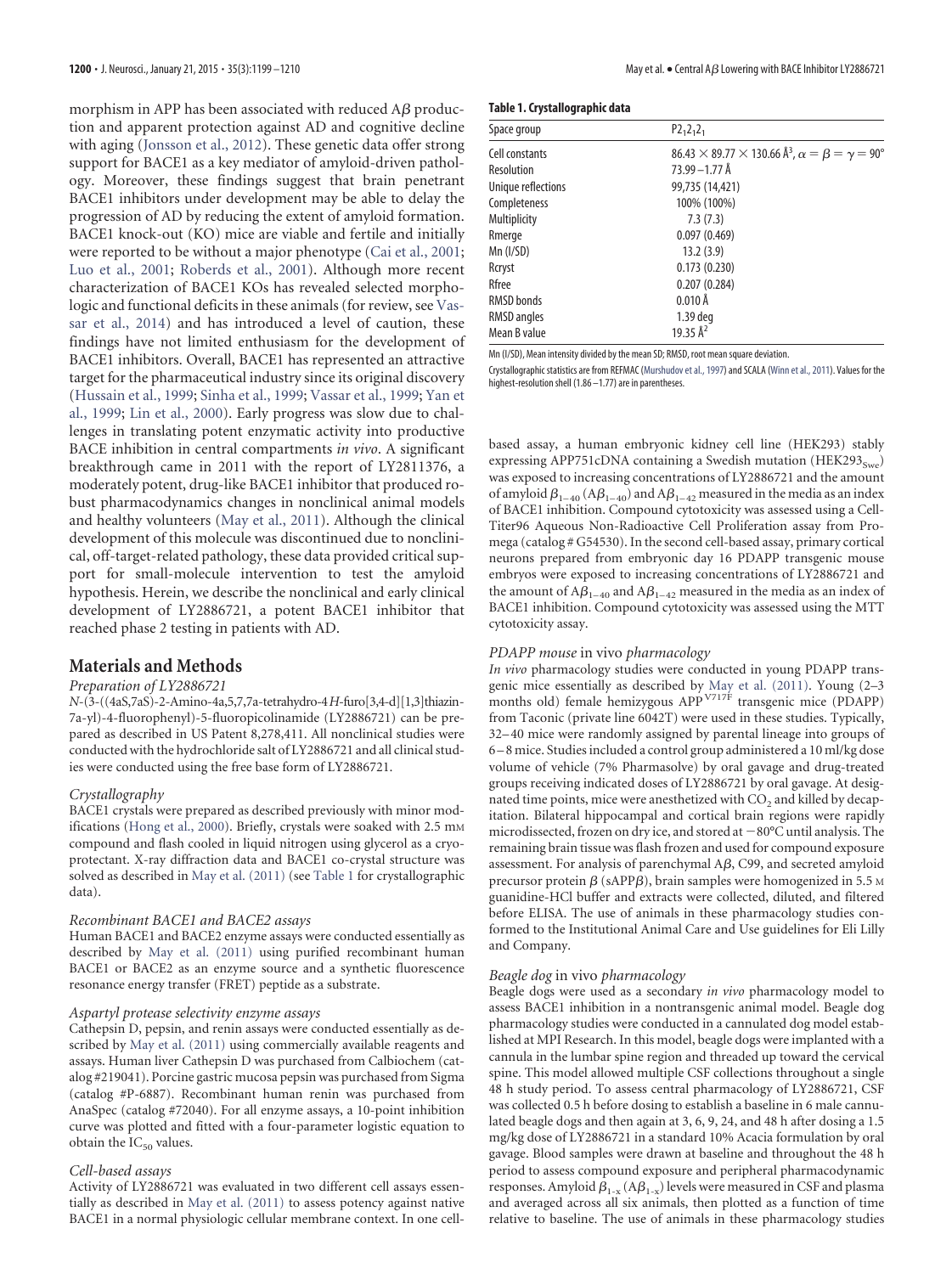conformed to the Institutional Animal Care and Use guidelines for Eli Lilly and Company.

## $A\beta$ , C99, and sAPP $\beta$  ELISAs

Various A $\beta$  isoforms were measured in conditioned media from cells, mouse brain parenchymal homogenates, or beagle dog plasma and CSF as described in [Dovey et al. \(2001\)](#page-11-15) and [May et al. \(2011\).](#page-11-11) Briefly, A $\beta$ peptides starting at A $\beta$  residue 1 (A $\beta_{1\text{-}x}$ ) were measured with a sandwich ELISA using monoclonal m266.2 as a capture antibody and biotinylated 3D6 (anti-A $\beta_{1-5}$ ) as a reporting antibody. Alternatively, A $\beta_{1-40}$  and A $\beta_{_{1-42}}$  peptides were measured by a sandwich ELISA using monoclonal 2G3 as a capture antibody for A $\beta_{1-40}$  and monoclonal 21F12 as a capture antibody for A $\beta_{1-42}$ . Both A $\beta_{1-40}$  and A $\beta_{1-42}$  ELISAs used biotinylated 3D6 as the reporting antibody. ELISA values were normalized to protein levels (determined in duplicate by the Bradford Coomassie Plus Protein method) and are expressed as pictograms per milligram of protein. C99 protein levels in brain homogenates were determined with a sandwich ELISA by using an anti-APP C-terminal antibody (catalog #8717; Sigma) to capture the analyte and biotinylated anti-APP antibody (3D6) to detect the N terminus of C99. Parenchymal C99 levels were normalized to protein levels as with A $\beta$  (above) and expressed as nanograms per milligram of protein.  $\mathrm{sAPP}\beta$  protein levels in brain homogenates were determined with a sandwich ELISA using an anti-APP antibody (8E5) to capture the analyte, anti-neo-epitope antibody (GN2114 rabbit polyclonal) to bind the C terminus of the sAPP $\beta$  revealed by BACE enzyme cleavage, and an anti-rabbit-HRP conjugate for colorometric detection. Parenchymal C99 and sAPPB levels were normalized to protein levels and expressed as nanograms per milligram of protein.

#### *Nonclinical bioanalytical methods for LY2886721*

Brain samples were weighed and a 3-fold volume of water/methanol (4:1, v/v) was added before homogenization with an ultrasonic tissue disrupter. Appropriate unlabeled internal standard was added to each brain, CSF, or plasma sample and supernatants were subjected to LC-MS/MS analysis using an Applied Biosystems/MDS Sciex API 4000 equipped with a TurboIonSpray interface and operated in positive ion mode monitoring the transition mass/charge  $391 \rightarrow 96$ .

#### *Plasma and brain protein binding*

LY2886721 plasma (mouse, dog, human) and brain (mouse) protein binding was determined *in vitro* using equilibrium dialysis, as described previously [\(Zamek-Gliszczynski et al., 2011\)](#page-11-16). Unbound brain and plasma concentrations were derived by multiplying the total measured concentrations by the fraction unbound (free) determined *in vitro*.

#### *Statistical methods*

Statistical significance was determined by ANOVA using GraphPad Prism software (version 4). If significant, groups were compared by Dunnett's method of *post hoc* analysis to assess effects relative to vehicle control. Significance was set as  $p \leq 0.05$ .

#### *Methods for clinical studies*

Three randomized, placebo-controlled, subject- and investigator-blind, single-site, clinical studies were conducted to evaluate the safety, tolerability, pharmacokinetic (PK), and pharmacodynamic (PD) activity of LY2886721 after single- and multiple-dose administration. These studies were conducted in healthy male and female subjects. The clinical safety, tolerability, PK, and PD assessments after single doses of LY2886721 were derived from either Study 1 (1-35 mg of LY2886721; www.ClinicalTrials. gov identifier NCT01133405; BACA) or Study 3 (70 mg of LY2886721; www.ClinicalTrials.gov identifier NCT01534273; BACJ). Assessments after multiple doses of LY2886721 were derived from either Study 2 (5–35 mg of LY2886721; www.ClinicalTrials.gov identifier NCT01227252; BACB) or Study 3 (70 mg of LY2886721, BACJ). In multiple-dose assessments, LY2886721 was administered daily for 14 d over a dose range from 5–70 mg. All trials were conducted at PAREXEL Early Phase LA in compliance with the Declaration of Helsinki and the International Conference on Harmonisation/Good Clinical Practice guidelines. Ethical review board approval for Study 1 was given by the California Institutional Review Board. Ethical review board approval for Study 2 was given by the California Institutional Review Board; Aspire IRB, LLC; and the Health Sciences Institutional Review Board of the University of Southern California–Los Angeles. Ethical review board approval for Study 3 was given by Aspire IRB, LLC.

#### *Study design*

*Single-dose evaluations.* In single-dose assessments, plasma PK and PD effects on A $\beta_{1-40}$  and A $\beta_{1-42}$  concentrations were evaluated after single doses of placebo or 1, 7, 15, 25, 35 ( $n = 6$ /group), or 70 mg of LY2886721  $(n = 10)$ . Plasma samples were obtained immediately before dosing and up to 168 h after dosing, except for 70 mg, for which plasma samples were obtained up to 96 h after dosing. For the 1 mg dose, plasma LY2886721 concentrations were generally below the limit of quantification and therefore these results are not reported.

The PK and PD of LY2886721 were subsequently assessed in CSF and plasma after administration of a single doses of 10 and 35 mg of LY2886721 or placebo ( $n = 4$ /group). CSF sampling was conducted as described previously [\(May et al., 2011\)](#page-11-11). Briefly, serial CSF samples were collected through an indwelling subarachnoid lumbar catheter from 4 h before dosing up to 36 h after dosing.

*Multiple-dose evaluations*. In multiple-dose assessments, subjects (*n* 10/group) received daily administration of study drug (5, 15, 35, or 70 mg) or placebo for 14 d. Plasma samples were obtained following the first dose for up to 24 h post dose, before the last dose (day 14) and for up to 120 h after dosing on day 14. In addition, every 2 d, plasma samples were collected before dosing to assess the time to reach steady state. CSF was sampled by a single lumbar puncture (LP) performed before dosing and again  $\sim$  24 h after administration of the last dose of LY2886721 or placebo on day 14. At each LP, a maximum of 25 ml of CSF was collected for determination of  $A\beta_{1-40}$ ,  $A\beta_{1-42}$ , soluble amyloid precursor protein alpha (sAPP $\alpha$ ), soluble amyloid precursor protein beta (sAPP $\beta$ ), and LY2886721 concentrations. Any CSF sample that showed visual or laboratory evidence of blood contamination was excluded from the PK, PD, and statistical analyses.

For all studies, safety was assessed by recording adverse events (AEs), physical, neurological and ophthalmological examinations, vital signs, electrocardiograms (ECGs), and results of clinical safety laboratory tests.

#### *Bioanalytical methods*

Plasma A $\beta_{_{1-40}}$  and A $\beta_{_{1-42}}$  were measured simultaneously using a validated modification of the Fujirebio/Innogenetics INNO-BIA plasma amyloid- $\beta$  (A $\beta$ ) forms assay run on a Luminex xMAP platform as de-scribed previously [\(Lachno et al., 2012\)](#page-11-17). CSF  $A\beta_{1-40}$  and  $A\beta_{1-42}$  were analyzed using validated modifications of the Fujirebio/Innogenetics INNOTEST  $\beta$ -AMYLOID<sub>(1–42)</sub> and prototype INNOTEST  $\beta$ -AMYLOID<sub>(1–40)</sub> ELISA kits respectively as described previously (D.R. Lachno, B.A. Evert, K. Maloney, B.A. Willis, J.A. Talbot, M. Vandijck, R.A. Dean, unpublished data). CSF sAPP $\alpha$  and sAPP $\beta$  were measured using a validated Meso Scale Discovery immunoassay as described previously [\(May et al., 2011\)](#page-11-11).

## *Clinical bioanalytical methods for LY2886721*

Human plasma and CSF samples were analyzed for LY2886721 using validated liquid chromatography with tandem-mass-spectrometric detection methods by Covance Laboratories. <sup>13</sup>C-labeled LY2886721 was added to each sample as an internal standard. Separation was achieved using a gradient HPLC system with a Chromolith SpeedROD RP18-e column (50  $\times$  4.6 mm; Millipore) using mobile phase A (0.1% formic acid in water) and mobile phase B [0.1% formic acid in acetonitrile: methanol (50:50, v:v)]. After separation, LY2886721 was detected using a Sciex API 5000 in positive ion mode monitoring the transition mass/ charge 391 $\rightarrow$ 96.

#### *PK analysis*

PK parameter estimates for LY2886721 were calculated by standard noncompartmental methods of analysis using WinNonlin Enterprise (version 5.3). Clearance and apparent volume of distribution were reported for all subjects. Time of maximum concentration  $(t_{\text{max}})$  and apparent terminal half-life  $(t_{1/2})$  were also reported. The accumulation ratio at steady state was calculated by dividing the area under the plasma concentration versus time period from time 0 to 24 h after administration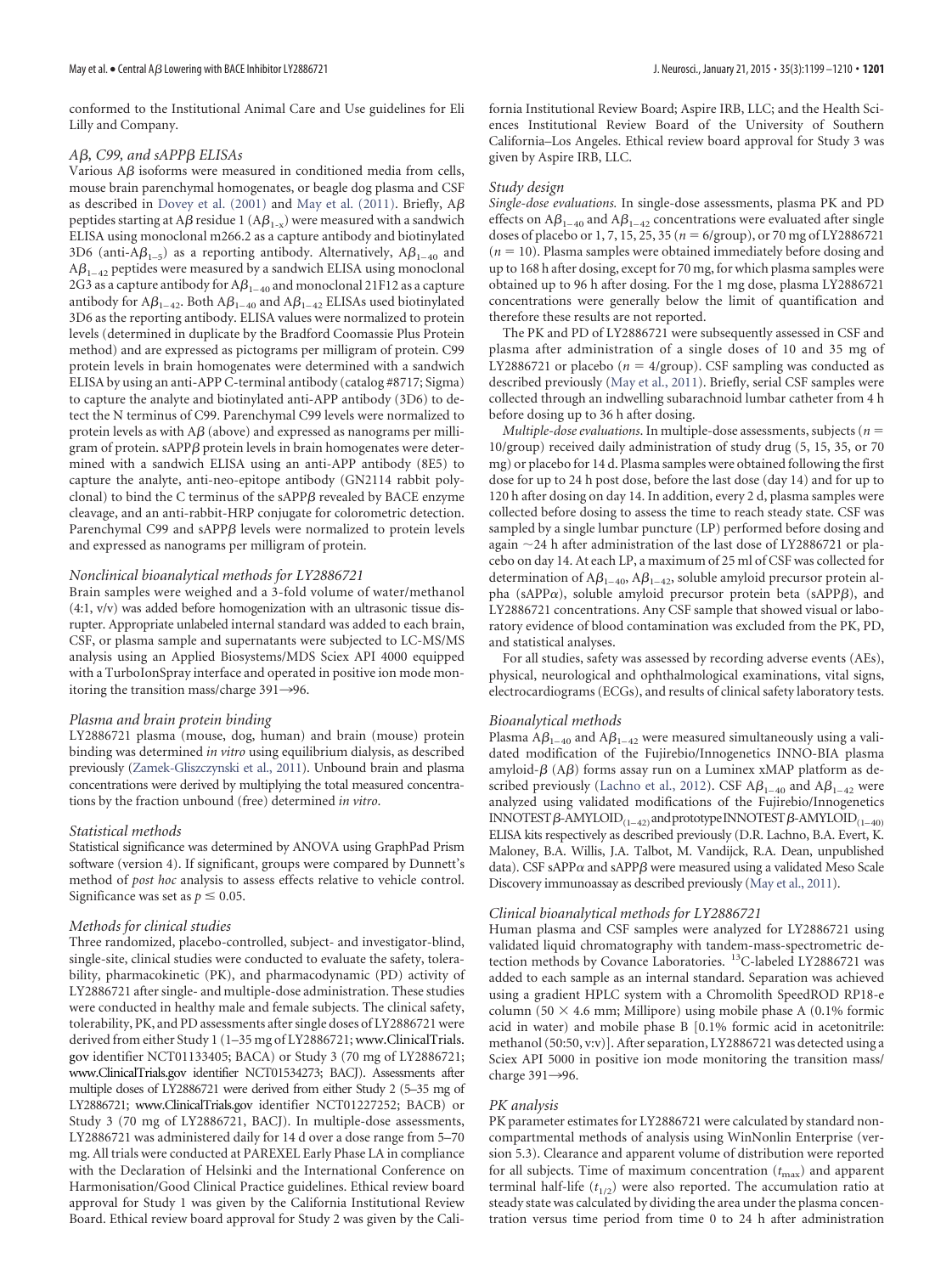$(AUC_{(0-24)})$  at steady state by  $AUC_{(0-24)}$  after the initial dose for each subject.

#### *PD analysis*

For each subject with serially determined concentrations of plasma or CSF  $A\beta_{1-40}$  and  $A\beta_{1-42}$ , the time of the lowest observed concentration (*C*nadir) was reported, along with change from baseline at *C*nadir and the 24 h time-averaged change from baseline after dosing. Steady-state CSF  $A\beta_{1-40}$ ,  $A\beta_{1-42}$ , sAPP $\alpha$ , and sAPP $\beta$  concentrations were expressed as a percentage change from baseline. Summary statistics were calculated for each PD parameter.

## **Results**

#### **Structural characterization of LY2886721**

LY2886721 is composed of a bicyclic aminothiazine core along with fluorophenyl and fluoropyridine groups, themselves connected by an amide group. An x-ray co-crystal structure of LY2886721 bound in the BACE1 active site indicates that the bicyclic aminothiazine core engages the catalytic dyad of BACE1 while the fluorophenyl ring binds in the S1 pocket [\(Fig. 1,](#page-3-0) [Table 1\)](#page-1-0). This molecule also appears to engage in additional interactions with the BACE1 active site compared with LY2811376, including a potential hydrogen bond between the amide N-H and a glycine residue present in the BACE1 active site and extension of the fluoropyridine group further into the S3 pocket.

## **BACE1 and related aspartyl protease inhibition**

To determine the *in vitro* potency of inhibition, LY2886721 was tested against recombinant human BACE1 using a small synthetic FRET substrate [\(Table 2\)](#page-4-0). LY2886721 demonstrated potent inhibition with an  $IC_{50}$  of 20.3 nm (SD 10.1 nm). Assessment of LY2886721 activity against hBACE2 demonstrated an  $IC_{50}$  of 10.2 nM (SD 4.8 nM). BACE2 is a closely related aspartyl protease with a poorly understood function to date. Assessment of LY2886721 activity against cathepsin D, pepsin, renin, or other important aspartyl proteases showed essentially no inhibition  $(IC_{50} > 100,000 \text{ nm})$ , suggesting that activity against these common aspartyl proteases is unlikely to be significant. Collectively, these data indicate that LY2886721 is a potent BACE1 aspartyl protease inhibitor with selectivity against cathepsin D, pepsin, and renin, but lacking selectivity against BACE2.

#### **Cellular assays**

Two different cellular models were used to assess the *in vitro* cellular activity of LY2886721 [\(Table 2\)](#page-4-0). The HEK293Swe model consisted of a human embryonic kidney cell stably expressing a cDNA encoding human APP harboring a Swedish mutation. Overnight exposure of HEK293Swe cells to increasing concentrations of LY2886721 showed a concentration-dependent decrease in the amount of A $\beta$  secreted into the condition medium. Consistent with a mechanism of BACE inhibition, the  $EC_{50}$ s for inhibition of A $\beta_{1-40}$  and A $\beta_{1-42}$  were essentially identical, 18.5 and 19.7 nM, respectively. These results were achieved in the absence of any overt cytotoxicity. Primary cortical neuronal cultures from embryonic PDAPP mice provided a second cellular model to assess BACE inhibition *in vitro*. In this assay, the APP sequence contained an Indiana mutation (APP<sup>V717F</sup>), but the amino acid sequence around the BACE cleavage site was wild-type and, as such, was more reflective of the larger AD population. Overnight exposure of PDAPP neuronal cultures to an increasing concentration of LY2886721 produced a concentration-dependent decrease in  $A\beta$  production. As observed in HEK293Swe cells, the  $EC_{50}$ s for inhibition of A $\beta_{1-40}$  and A $\beta_{1-42}$  were comparable in PDAPP neuronal cultures at  $\sim$  10 nm.



LY2886721 **BACE1 IC<sub>50</sub>** = 20.3 nM



<span id="page-3-0"></span>**Figure 1.** LY2886721: Compound structure **(***A*) and crystal structure of LY2886721 in the BACE1 active site (*B*). Molecular surface is shown in gray, with Thr72 and Gln73 omitted for clarity. Carbon atoms are colored white or yellow. Oxygen, nitrogen, sulfur, and fluorine atoms are colored red, blue, yellow, and green, respectively. Dashed lines represent hydrogen bond contact distances between LY2886721 and the catalytic Asp residues (in Å). Structure factors and protein coordinates will be deposited into the Protein Data Bank. The figure was generated using PyMOL (Schroedinger, LLC).

## **Nonclinical characterization of LY2886721 in mice and dogs** *PDAPP mouse studies*

The *in vivo* pharmacology properties of LY2886721 were initially tested in the PDAPP mouse, a transgenic mouse expressing a mini-gene for human APP harboring an APP<sup>V717F</sup> mutation [\(Games et al., 1995\)](#page-11-18). In an oral acute dose-response study, young PDAPP mice  $(n = 6 - 8$  per group) received vehicle (7% Pharmasolve) or 3, 10, or 30 mg/kg doses of LY2886721 and were killed 3 h later. Hippocampal [\(Fig. 2](#page-4-1)*A*) and cortical [\(Fig. 2](#page-4-1)*B*) levels of  $A\beta_{1-x}$  were significantly reduced by all 3 doses of LY2886721 compared with the vehicle. These robust effects were associated with the following unbound brain exposures at 3 h after dose: 2.3, 11, and 50 nM at 3, 10, and 30 mg/kg, respectively.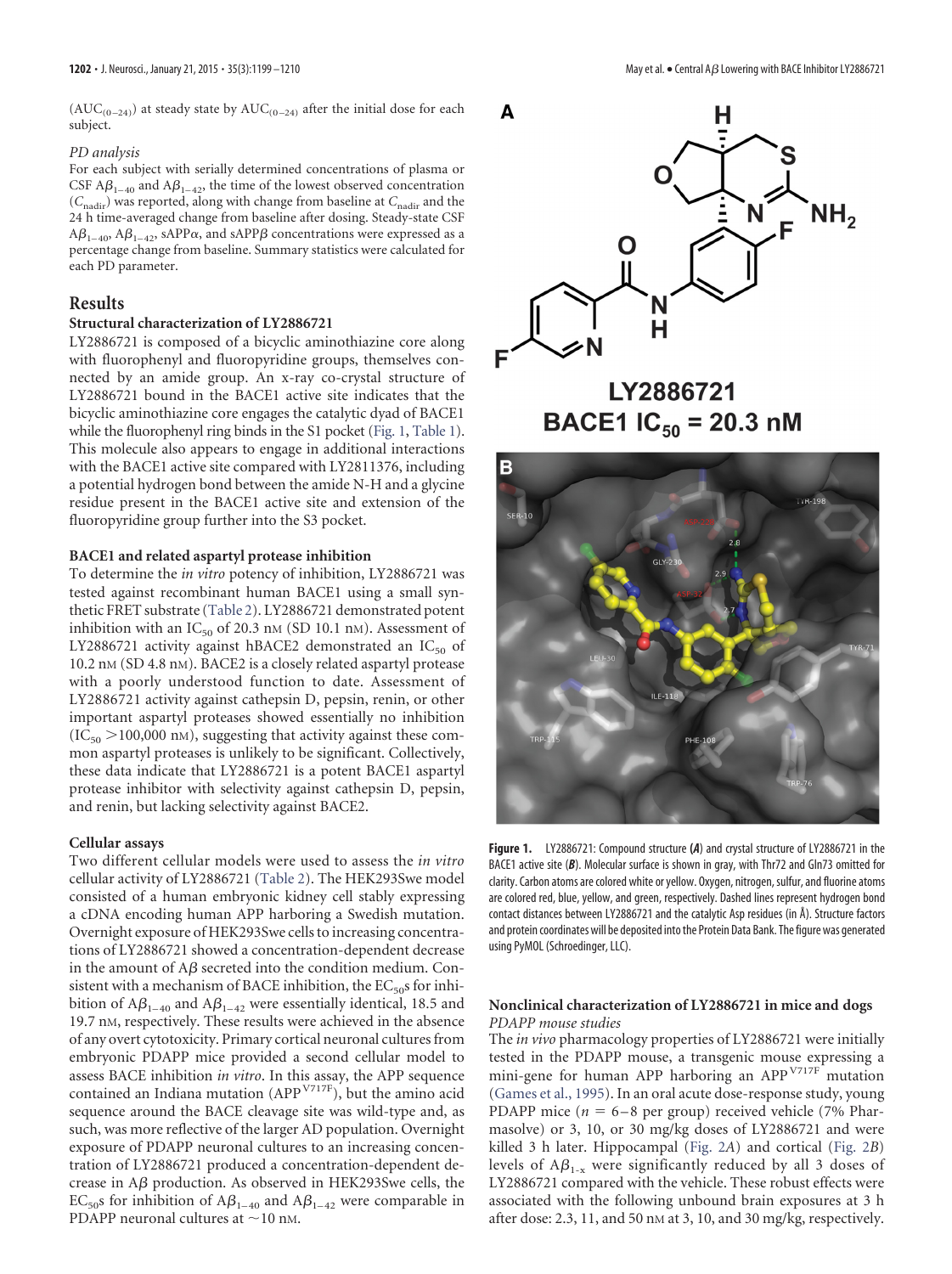#### <span id="page-4-0"></span>**Table 2. Potency of LY2886721 in BACE1 and other aspartyl proteases and potency of LY2886721 in cellular assays**

| Aspartyl protease assays, absolute $IC_{50 \mu m}$ (SD) |                            |                                                   |                              |                             |                                     |  |  |  |  |
|---------------------------------------------------------|----------------------------|---------------------------------------------------|------------------------------|-----------------------------|-------------------------------------|--|--|--|--|
| hBACE1 mca FRET assay                                   | hBACE2 mca FRET assay      | Cathepsin D FRET assay ( $n = 1/6$ ): $>$ 300,000 |                              | Pepsin FRET assay           | Renin FRET assay                    |  |  |  |  |
| $(n = 10)$ : 20.3 (10.1)                                | $(n = 12/14)$ : 10.2 (4.8) |                                                   |                              | $(n = 5)$ : >100.000        | $(n = 6)$ : >100,000                |  |  |  |  |
| Cellular assays, relative $IC_{50.~\text{nm}}$ (SD)     |                            |                                                   |                              |                             |                                     |  |  |  |  |
| HEK293Swe $AB_{1-40}$                                   | HEK293Swe $AB_{1-42}$      | HEK293Swe cytotox                                 | PDAPP 1 ° neuron $AB_{1-40}$ | PDAPP 1° neuron $AB_{1-42}$ | PDAPP 1 <sup>°</sup> neuron cytotox |  |  |  |  |
| $(n = 9)$ : 18.5 (12.7)                                 | $(n = 10)$ : 19.7 (10.3)   | $(n = 1/9)$ : >100.000                            | $(n = 6)$ : 10.7 (3.5)       | $(n = 6)$ : 9.2 (3.9)       | $(n = 1/6)$ : > 50.000              |  |  |  |  |

hBACE1, human recombinant beta-APP cleaving enzyme1; hBACE2, human recombinant beta-APP cleaving enzyme 2; IC<sub>50</sub>, concentration at which enzyme activity is inhibited by 50%; mca, methylcoumarin.



<span id="page-4-1"></span>Figure 2. Pharmacologic effects *in vivo* of oral administration of LY2886721. Young PDAPP mice (*n* = 6-8 per group) were treated with increasing doses of LY2886721 or vehicle, and hippocampal A $\beta_{1\text{-}x}$  (**A**), cortical A $\beta_{1\text{-}x}$  (**B**), cortical S99 (**C**), or cortical sAPP $\beta$  (**D**) levels were determined from brain extracts obtained 3 h after dosing. LY2886721 produced dose-dependent decreases in all APP-related PD markers of BACE1 inhibition in PDAPP mice,*p* 0.01 versus vehicle control, ANOVA/Dunnett's*post hoc*analysis.

Consistent with an *in vivo* BACE1 inhibition mechanism of action, oral administration of LY2886721 resulted in significant reduction of brain parenchymal levels of C99 and sAPP $\beta$ , both primary products of BACE1 cleavage of APP. Cortical levels of C99 were significantly reduced by the 10 and 30 mg/kg doses, whereas the effect at the 3 mg/kg dose failed to reach statistical  $significance$  [\(Fig. 2](#page-4-1)C). The  $sAPP\beta$  levels were significantly decreased by all three doses [\(Fig. 2](#page-4-1)*D*). Similar results were obtained on hippocampal C99 and sAPP $\beta$  (data not shown). Interestingly, the magnitude of the effect size for sAPP $\beta$  was reduced relative to the effect sizes observed for  $A\beta_{1-x}$  and C99.

## *Central pharmacology studies in beagle dog*

Central pharmacology studies were conducted in a cannulated beagle dog model established at MPI Research. Six male beagle dogs received 1.5 mg/kg LY2886721 in a 10% Acacia formulation orally and blood and CSF were collected over 48 h, as described previously. EDTA plasma and CSF were analyzed for  $A\beta_{1-x}$  by standard ELISAs. CSF samples were also evaluated for  $\mathbb{A}\beta_{1-40}$  and  $A\beta_{1-42}$ 

Significant changes in plasma levels of  $A\beta_{1-x}$  (up to 80% reduction at the nadir) were observed at all time points after oral administration of LY2886721. CSF A $\beta_{1\text{-}x}$  levels were significantly reduced at 3, 6, 9, and 24 h after oral administration of 1.5 mg/kg LY2886721 [\(Fig. 3\)](#page-5-0). The peak effect observed in CSF occurred at 9 h after the dose and approached an 80% reduction relative to baseline. By 48 h, CSF  $A\beta_{1-x}$  levels were approaching baseline values. Parallel changes of similar magnitude were observed in CSF A $\beta_{1-40}$ , A $\beta_{1-42}$ , and A $\beta_{x-40}$  (data not shown). The compara-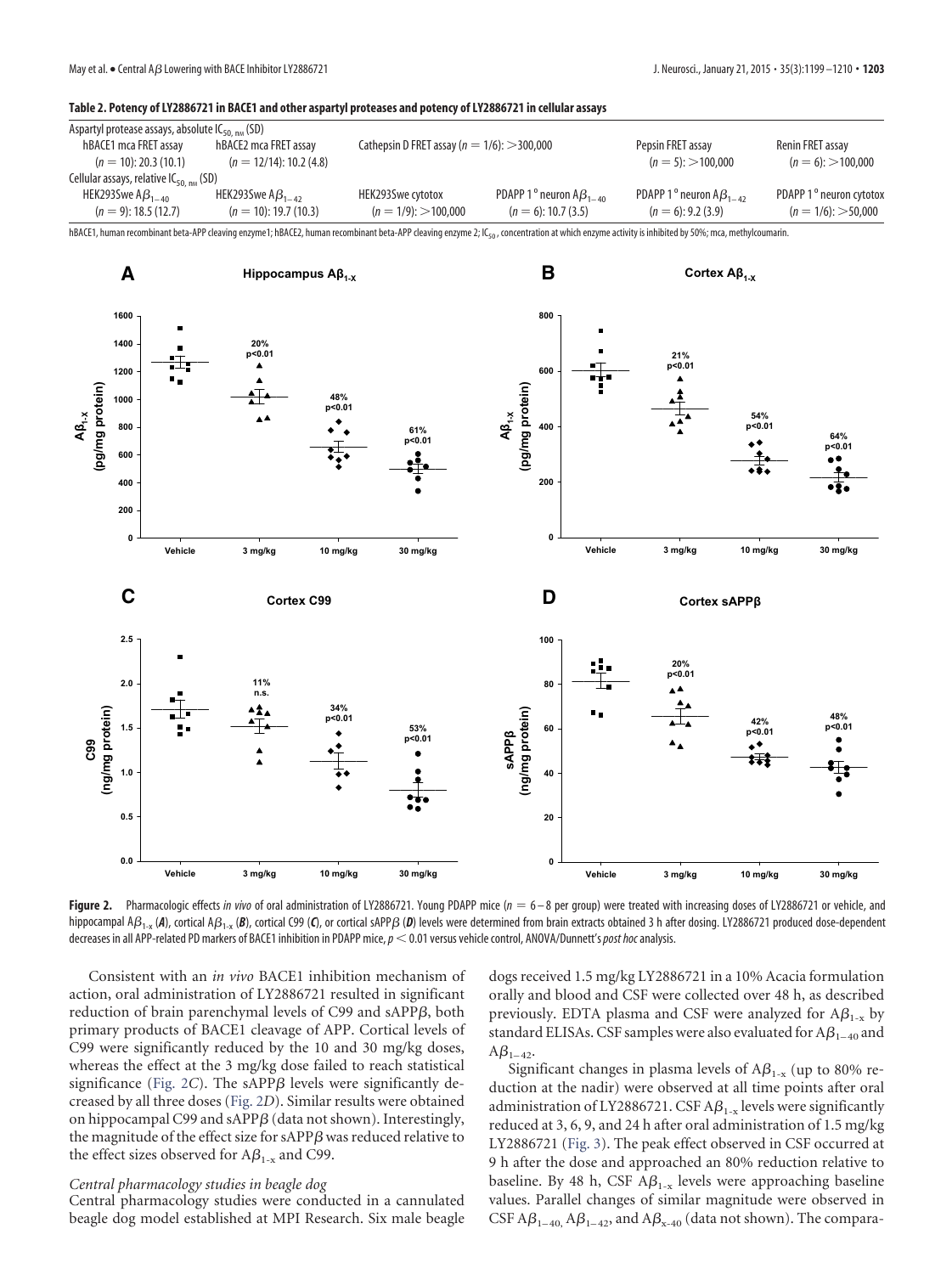

<span id="page-5-0"></span>Figure 3. Peripheral and central PD effects of LY2886721 in beagle dogs after a single 1.5 mg/kg dose. Baseline plasma and CSF samples were collected from cannulated beagle dogs (*n* = 6) before dosing with 1.5 mg/kg LY2886721. After dosing, plasma and CSF samples were collected at various times and stored for analysis; A $\beta_{1-x}$  levels are measured in plasma and CSF and averaged across all 6 animals. Baseline plasma A $\beta_{1\text{-}x}$  was 234  $\pm$  17 pg/ml (mean  $\pm$  SEM;  $n=6$ ) and baseline CSF A $\beta_{1\text{-}x}$  was 4.85  $\pm$  0.64 ng/ml (mean  $\pm$  SEM;  $n=6$ ). LY2886721 produced robust and time-dependent decreases in A $\beta_{1\times}$ in both plasma and CSF of dog relative to baseline. \*\* $p < 0.01$  compared with baseline.  $p$ -values derived from ANOVA: Dunnett's *post hoc* analysis.

ble changes in all A $\beta$  isoforms are consistent with the inhibition of the BACE1 protease. These prominent PD effects were associated with peripheral exposures averaging an unbound drug AUC of 1383  $\pm$  754 nm/h (mean  $\pm$  SD;  $n = 6$ ) and a free drug maximum concentration ( $C_{\text{max}}$ ) at 1 h after dose of 118  $\pm$  32 nm (mean  $\pm$  SD;  $n = 6$ ). The total drug exposure in CSF averaged  $1222 \pm 730$  nM/h (mean  $\pm$  SD;  $n = 6$ ), which is comparable to the free unbound exposure of drug in plasma, suggesting excellent brain permeability for LY2886721.

## **Clinical characterization of LY2886721 in healthy volunteers**

A total of 95 subjects were enrolled in all 3 studies. Subject characteristics for each study are shown in [Table 3.](#page-5-1)

## *PK*

Single-dose plasma concentrations of LY2886721 were generally not quantifiable after the 1 mg of dose, so no PK parameters were estimated at this dose level. After single doses of 5–70 mg of LY2886721, the plasma concentrations rose, reaching a maximum concentration at a median of 3 h after dose (range 1–8 h), and then fell in a multiexponential manner. The geometric mean terminal elimination  $t_{1/2}$  was determined to be 17.2 h (range 8.19 –36.3 h). The PK appeared to be linear with respect to dose; the geometric mean apparent oral clearance was 34.8 L/h (38% CV) and the apparent volume of distribution during the terminal phase was 863 L (56% CV) across dose levels. The PK of LY2886721 was consistent between studies.

Serial CSF sampling was conducted at doses of 10 and 35 mg. Maximum concentration of LY2886721 in CSF were reached at  $\sim$  5 h after dosing (range 3–6 h). The mean AUC<sub>(0-∞)</sub> in CSF was 18.4% (10 mg dose) to 15.1% (35 mg dose) of the total  $\text{AUC}_{(0-\infty)}$ observed in plasma (data not shown). At 24 h after a 70 mg dose, the geometric mean (%CV) CSF concentration was 6.71 ng/ml

<span id="page-5-1"></span>

|  | Table 3. Subject characteristics by study |  |
|--|-------------------------------------------|--|
|--|-------------------------------------------|--|

|                   | Study 1:<br>$SAD (n = 39)$ | Study 2:<br>$MAD (n = 42)$ | Study 3:<br>SAD and MAD ( $n = 15$ )* |
|-------------------|----------------------------|----------------------------|---------------------------------------|
| Age, y            |                            |                            |                                       |
| Mean (SD)         | 37.0 (18.8)                | 31.0(7.5)                  | 32.9(10.0)                            |
| Weight, kg        |                            |                            |                                       |
| Mean (SD)         | 74.6 (13.7)                | 76.7 (14.0)                | 78.1 (9.5)                            |
| Female sex, n (%) | 6(15.4)                    | 3(7.1)                     | 0(0.0)                                |
| Race, n (%)       |                            |                            |                                       |
| White             | 11(28.2)                   | 20(47.6)                   | 8(53.3)                               |
| Asian             | 12(30.8)                   | 14(33.3)                   | 4(26.7)                               |
| <b>Black</b>      | 13(33.3)                   | 8(19.0)                    | 2(13.3)                               |

\**n* represents those subjects of a total of 30 enrolled in Study 3 who received doses of 70 mg of LY2886721 or placebo; 10 subjects received at least a single dose of LY2886721 and 5 subjects had placebo.

(31%). On average, these concentrations were 18.6% of the total concentration measured in plasma when measured at the same time (range 12.8 –22.8%).

In the multiple-dose evaluations, steady state was achieved  $\sim$ 4 – 8 d after the start of daily dosing. At steady state across doses, the median  $t_{\text{max}}$  was 4 h after dose (range  $1-8$  h). The mean terminal  $t_{1/2}$  estimates value was 23.2 h (36.1% CV). Clearance at steady state was similar to that observed after single doses, with an overall mean value of 35.4 L/h (32.7% CV). After repeated daily doses, some accumulation of LY2886721 was observed. Across dose groups, the mean accumulation ratio (RA) was 1.43 (26.5% CV).

#### *PD*

Single-dose plasma A*ß PD*. After single doses of LY2886721, plasma  $A\beta_{1-40}$  and  $A\beta_{1-42}$  concentrations decreased significantly, reached a nadir, and then slowly returned to predose baseline values [\(Fig. 4\)](#page-6-0). The time at which the nadir occurred ranged from a mean of 6 to 12 h and appeared to be independent of dose. The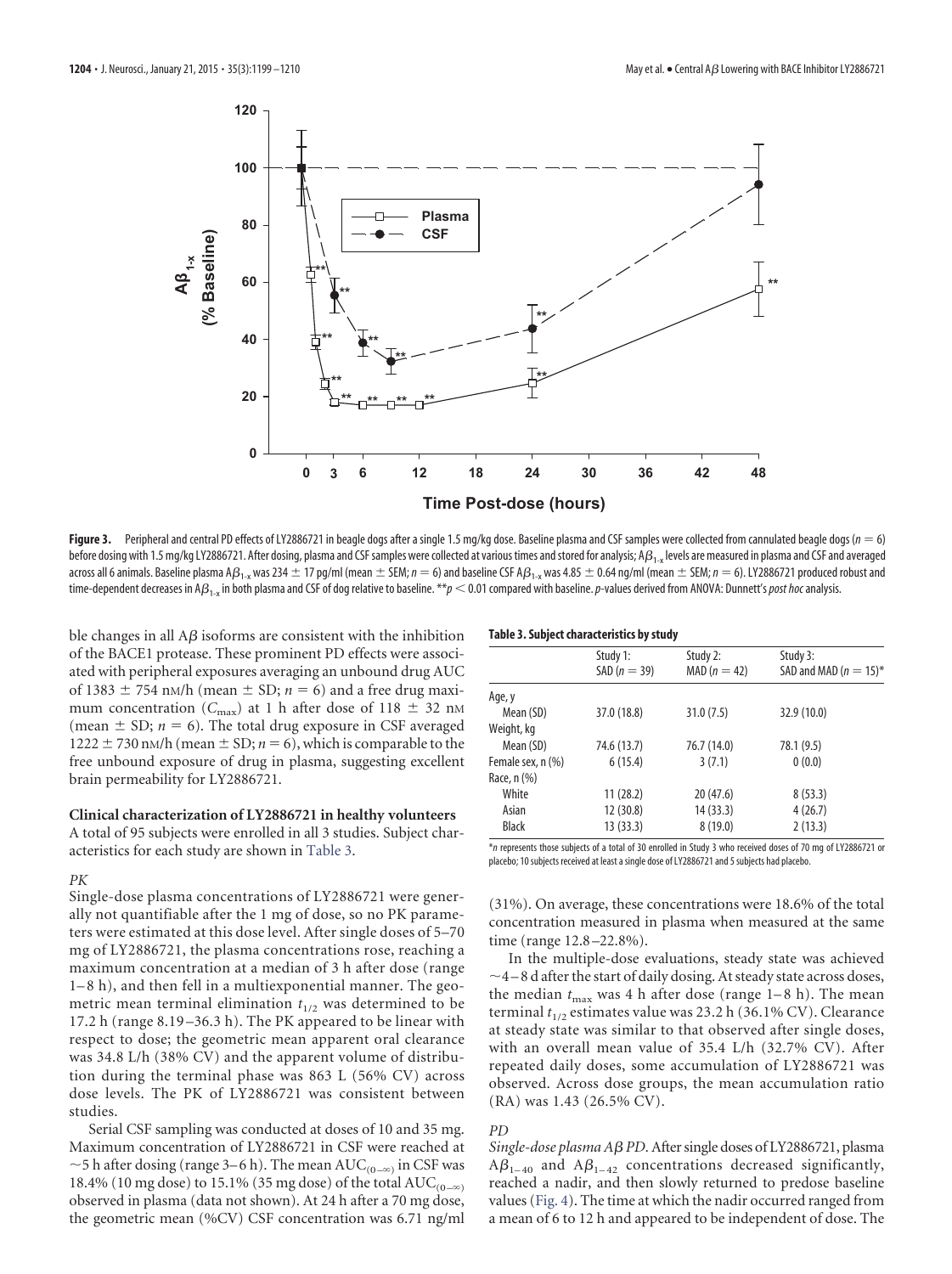

<span id="page-6-0"></span>Figure 4. Plasma AB species by time course in humans after administration of a single dose of 5, 7, 10, 15, 25, 35, and 70 mg of LY2886721 in healthy subjects. Subjects received a single dose of 5, 7, 10, 15, 25, 35, or 70 mg of LY2886721 ( $n =$  at least 6/dose) or placebo. Samples were drawn for PD biomarkers at baseline and at times up to 168 h after dosing. The time at which the mean nadir occurred across LY2886721 doses was 6–12 h and appeared to be independent of dose. The reduction from baseline in levels of A $\beta$  species, as measured by either the nadir or the average reduction over the first 24 h, tended to increase with increasing doses of LY2886721. At the highest dose, 70 mg, the reduction from baseline was 83.3% for plasma concentrations of A $\beta_{1-40}$  (**A**) and 74.0% for A $\beta_{_{1-42}}$  (**B**). Plasma levels of A $\beta_{_{1-40}}$  and A $\beta_{_{1-42}}$  slowly approached baseline levels by 168 h.

magnitude of the decrease in plasma  $A\beta_{1-40}$  and  $A\beta_{1-42}$ , as measured either by the nadir or the average reduction over the first 24 h, tended to increase with increasing doses of LY2886721. For the 70 mg dose, the change from baseline at nadir in  $A\beta_{1-40}$  and  $A\beta_{1-42}$  was  $-83.3 \pm 4.74\%$  and  $-74.0 \pm 6.80\%$ , respectively.

Single-dose CSF A<sub>B</sub> PD. A single 35 mg dose of LY2886721 decreased A $\beta_{_{1-40}}$  and A $\beta_{_{1-42}}$  concentrations in serially collected CSF specimens. This effect was first apparent  $\sim$  4 h after dosing. The time to reach nadir concentrations varied widely between subjects, with median times of  $\sim$  17 h after dose administration.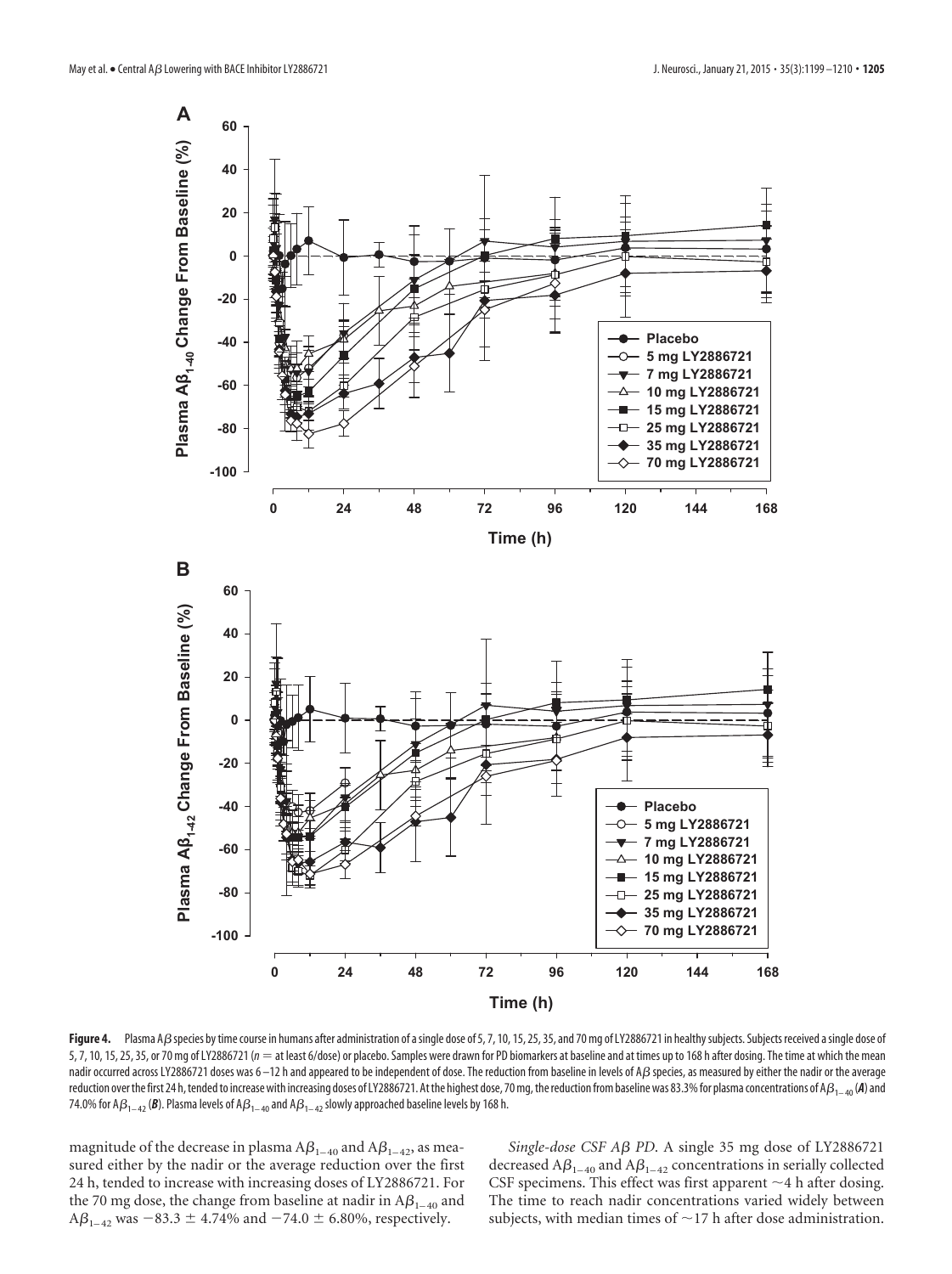

<span id="page-7-0"></span>**Figure 5.** CSF levels of amyloid  $\beta$  species after a single dose of 35 mg of LY2886721 in healthy subjects ( $n=4$ ). CSF concentrations of A $\beta_{1-42}$  and A $\beta_{1-42}$  closely paralleled one another after a single 35 mg dose of LY2886721. The mean nadir for both species occurred at 18 h,  $\sim$ 6 $-$ 12 h after the plasma nadir occurred. At nadir, the mean reduction from baseline was 40.0% for A $\beta_{1-40}$ and 36.3% for A $\beta_{1-42}$ , approximately half the reduction seen in plasma at the same dose. After concentrations reached nadir, they slowly returned to their predose baseline values over 32–36 h.

Although the CSF  $A\beta_{1-40}$  and  $A\beta_{1-42}$  change from baseline after the single 35 mg doses of LY2886721 was qualitatively similar for both isoforms, the percentage change for  $A\beta_{1-40}$  was slightly greater than for  $A\beta_{1-42}$ , as shown in [Figure 5.](#page-7-0)

*Multiple-dose plasma Aβ PD*. After 14 d of daily dosing, administration of 5–70 mg of LY2886721 dose-dependently decreased concentrations of  $A\beta_{1-40}$  and  $A\beta_{1-42}$  in plasma serially collected after the last dose. The observed percentage decreases in plasma A $\beta_{_{1-40}}$  relative to baseline were quantitatively greater than that observed for plasma  $A\beta_{1-42}$ . The median time at which a nadir was reached for the 2 A $\beta$  isoforms after the final daily dose of 35 and 70 mg of LY2886721 was 6 –10 h [\(Fig. 6\)](#page-8-0).

*Multiple-dose CSF Aβ PD*. After 14 d of daily dosing, administration of placebo or increasing doses of LY2886721 revealed dose-dependent decreased concentrations of  $\mathbb{A}\beta_{1-40}$  and  $\mathbb{A}\beta_{1-42}$ in CSF collected  $\sim$ 24 h after the last dose. The mean ( $\pm$ SD)  $A\beta_{1-40}$  percentage change from baseline for placebo, 5, 15, 35, and 70 mg was  $-0.58\%$  ( $\pm 8.67$ ),  $-17.7\%$  ( $\pm 4.99$ ),  $-29.1\%$  $(\pm 7.15), -57.6\%$   $(\pm 5.00),$  and  $-74.4\%$   $(\pm 1.68),$  respectively [\(Fig. 7\)](#page-9-0). The mean ( $\pm$ SD) A $\beta_{1-42}$  percentage change from baseline for placebo, 5, 15, 35, and 70 mg was  $-4.96\%$  ( $\pm 8.34$ ),  $-20.1\%$  ( $\pm 1.26$ ),  $-30.0\%$  ( $\pm 10.4$ ),  $-53.2\%$  ( $\pm 3.95$ ), and  $-71.3\%$  $(\pm 1.59)$ , respectively [\(Fig. 7\)](#page-9-0).

 $Multiple-dose \; CSF \; sAPP\alpha \; and \; sAPP\beta \; PD. \; To \; examine$ LY2886721 target engagement and the indirect and direct impact of BACE inhibition on APP processing, concentrations of CSF sAPP $\alpha$  and sAPP $\beta$  were measured after repeated daily dosing for 14 d. CSF was collected before and  $\sim$ 24 h after the final day 14 administration of placebo or one of the LY2886721 treatments. There was a clear dose–response relationship from placebo to 70 mg daily dosing for the mean change from baseline in CSF measurements of sAPP $\alpha$  and sAPP $\beta$ . The mean (  $\pm$  SD) CSF sAPP $\beta$ decreases from baseline at 24 h for placebo, 5, 15, 35, and 70 mg were 7.75% ( $\pm$ 15.8), 22.1% ( $\pm$ 17.0), 35.8% ( $\pm$ 6.50), 59.0% ( $\pm$ 5.47), and 77.4% ( $\pm$ 3.11), respectively. The mean (SD) CSF sAPP $\alpha$  increases from baseline at 24 h for placebo, 5, 15, 35, and 70 mg were  $-5.56\%$  ( $\pm 10.3$ ), 7.74% ( $\pm 14.1$ ), 48.2% ( $\pm 12.3$ ), 74.4% ( $\pm 9.02$ ), and 59.1%  $(\pm 22.7)$  [\(Fig. 7\)](#page-9-0).

#### *Safety*

Overall, there were no serious AEs reported for LY2886721 administered up to 70 mg as single or multiple doses. In addition, no subject withdrew from the study because of an AE. Two subjects experienced transient elevations in liver function enzymes. Both were asymptomatic and occurred without bilirubin elevation. One subject experienced elevated serum aspartate aminotransferase (AST, peak  $3 \times$  ULN) and alanine aminotransferase [ALT, peak  $4\times$  upper limit of normal (ULN)], after a single dose of 35 mg of LY2886721, which returned to baseline 2 weeks after dosing. The other subject experienced transient mild elevations in AST (peak  $1.9 \times$  ULN 5 d after dose) and ALT (peak  $3.3 \times$  ULN peak 5 d after dose) following a single dose of 70 mg of LY2886721, which returned to ULN within 2 months after discontinuation of the study drug. The most common AEs after single-dose administration of LY2886721 were dizziness and headache. The most common AEs after multiple-dose administration of LY2886721 were procedural headache ( $n = 2$ ) and 1 occurrence each of headache, visual field test abnormality, orthostatic hypotension, libido decrease, sinus congestion, chest pain, oral herpes, viral infection, muscle spasm, cough, insomnia, and rash [\(Table 4\)](#page-9-1). AEs were generally mild to moderate in severity. The most common AEs associated with CSF collection were a postprocedural headache and puncture site pain. There were no clinically significant findings in vital signs, ECGs (including QTc interval), neurological, or ophthalmological examinations. Clin-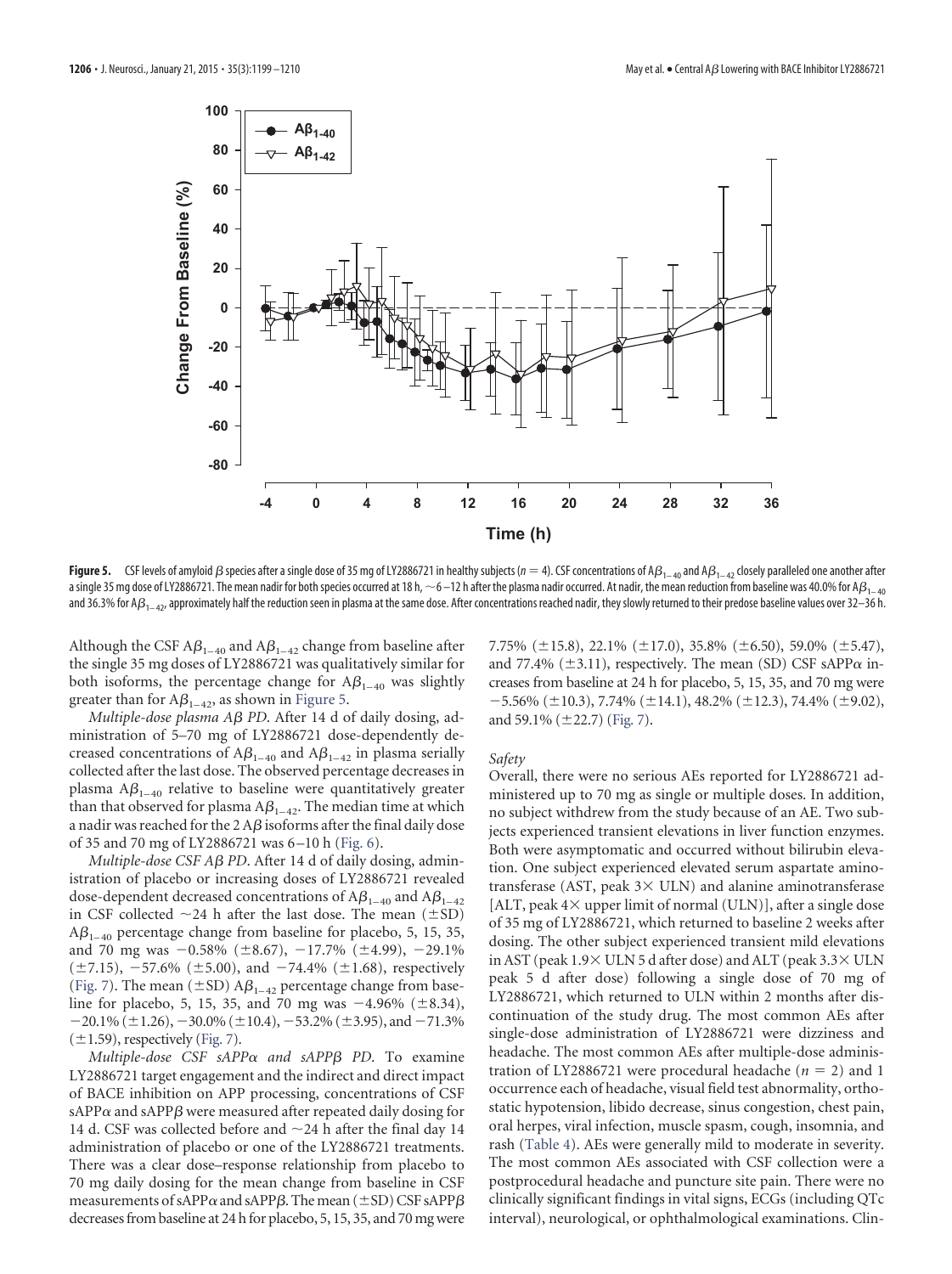

<span id="page-8-0"></span>Figure 6. Steady-state plasma A*ß* species time course in humans after once daily administration of 5, 15, 35, or 70 mg of LY2886721 for 14 d in healthy human subjects. Healthy subjects (*n* = 6 – 10 per dose group) received daily doses of 5, 15, 35, or 70 mg of LY2886721 for 14 d. After the last dose, plasma samples were collected for up to 216 h and analyzed for A $\beta_{1-40}$  and A $\beta_{1-42}$ . Values are expressed as the percentage change from baseline levels. Both A $\beta$  species were reduced compared with placebo, reached a nadir, and slowly approached baseline by the end of the sampling period (216 h). **A**, A $\beta_{1-40}$  concentrations were reduced and reached a nadir at 8 h for the 3 lower doses and 9 h for the highest dose of 70 mg. Whether measured as change from baseline or time-averaged change from day 1 baseline from 0-24 h, the percentage reduction from baseline increased with dose (reduction from baseline at nadir: 66.3%, 73.5%, 83.5%, and 86.4% for 5, 15, 35, and 70 mg, respectively). **B**, Concentrations of A $\beta_{1-42}$  were reduced in a similar manner. Steady-state A $\beta_{1-42}$  concentrations reached a mean nadir at between 8 and 10 h and reductions from baseline concentrations after 14 d of a steady dose ranged from 47.1% to 80.1%.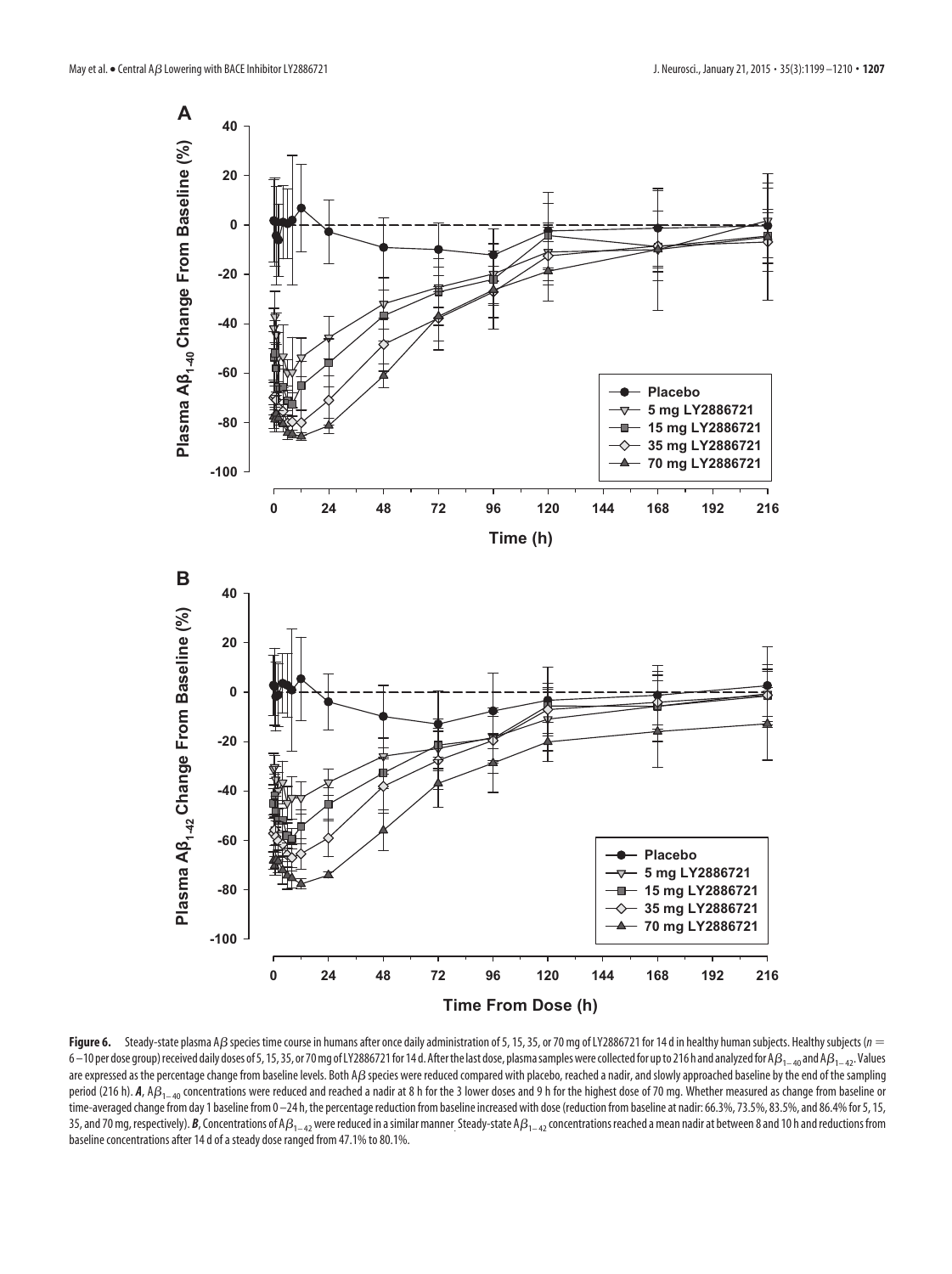

<span id="page-9-0"></span> ${\sf Figure~7.}$  Comparison of CSF A $\beta_{1-40'}$  A $\beta_{1-42'}$ sAPP $\alpha$ , and sAPP $\beta$  at steady state by dose after daily administration of LY2886721 in healthy subjects. Subjects received daily doses of LY2886721 for 14 d. On day 15, 24  $\pm$  4h after the last dose of LY2886721 on day 14, CSF samples were collected for measurement of A $\beta_{1-40}$ , A $\beta_{1-42}$ , sAPP $\alpha$ , and sAPP $\beta$ . Values are expressed as the percentage change from baseline levels. As the dose increased, increasing reductions in CSFA $\beta_{1-40}$ , A $\beta_{1-42}$ , and sAPP $\beta$  were observed. At the 35 mg dose, the mean level of decrease in CSFA $\beta_{1-40}$ , A $\beta_{1-42}$ , and sAPP $\beta$  was between 53.2% and 59.0% of baseline levels. At the 70 mg dose, the decrease was between 71% and 78% (all  $p <$  0.001, as determined by ANCOVA analysis). In contrast, sAPP $\alpha$ demonstrated a clear dose-dependent increase with a maximum increase of 60% and 80% of baseline for the 35 and 70 mg dose levels, respectively.

<span id="page-9-1"></span>

|  | Table 4. Adverse event profile after administration of multiple doses of LY2886721 |  |
|--|------------------------------------------------------------------------------------|--|
|--|------------------------------------------------------------------------------------|--|

|                             | Number of adverse events (subjects) |      |                   |                        |                    |      |                   |      |                   |     |                        |              |
|-----------------------------|-------------------------------------|------|-------------------|------------------------|--------------------|------|-------------------|------|-------------------|-----|------------------------|--------------|
| Adverse event               |                                     |      |                   | LY2886721 ( $n = 35$ ) |                    |      |                   |      |                   |     |                        |              |
|                             | Placebo ( $n = 20$ )                |      | 5 mg ( $n = 10$ ) |                        | 15 mg ( $n = 10$ ) |      | 35 mg ( $n = 9$ ) |      | 70 mg ( $n = 6$ ) |     | All doses ( $n = 35$ ) |              |
|                             | Tot                                 | Rel  | Tot               | Rel                    | Tot                | Rel  | Tot               | Rel  | Tot               | Rel | Tot                    | Rel          |
| Headache                    | 2(1)                                | 1(1) | 0(0)              | 0                      | 0(0)               | 0    | 1(1)              | 1(1) | 0(0)              | 0   | 1(1)                   | 1(1)         |
| Procedural headache         | $2(2)$ *                            | 0    | 0(0)              | 0                      | 1(1)               | 0    | 0(0)              | 0    | 1(1)              | 0   | 2(2)                   | 0            |
| Cough                       | 0(0)                                | 0    | 0(0)              | 0                      | 0(0)               | 0    | 0(0)              | 0    | 1(1)              | 0   | 1(1)                   | $\Omega$     |
| Dry mouth                   | 1(1)                                | 0    | 0(0)              | 0                      | 0(0)               | 0    | 0(0)              | 0    | 0(0)              | 0   | 0(0)                   | $\Omega$     |
| Gingivitis                  | 1(1)                                | 0    | 0(0)              | 0                      | 0(0)               | 0    | 0(0)              | 0    | 0(0)              | 0   | 0(0)                   |              |
| Insomnia                    | 0(0)                                | 0    | 0(0)              | 0                      | 0(0)               | 0    | 0(0)              | 0    | 1(1)              | 0   | 1(1)                   | 0            |
| Visual field tests abnormal | 1(1)                                | 0    | 1(1)              | 0                      | 0(0)               | 0    | 0(0)              | 0    | 0(0)              | 0   | 1(1)                   | $\mathbf{0}$ |
| Orthostatic hypotension     | 0(0)                                | 0    | 1(1)              | 1(1)                   | 0(0)               | 0    | 0(0)              | 0    | 0(0)              | 0   | 1(1)                   | 1(1)         |
| Muscle spasms               | 0(0)                                | 0    | 0(0)              | 0                      | 1(1)               | 0    | 0(0)              | 0    | 0(0)              | 0   | 1(1)                   | 0            |
| Libido decreased            | 0(0)                                | 0    | 0(0)              | 0                      | 1(1)               | 1(1) | 0(0)              | 0    | 0(0)              | 0   | 1(1)                   | 1(1)         |
| Rash                        | 0(0)                                | 0    | 0(0)              | 0                      | 0(0)               | 0    | 0(0)              | 0    | 1(1)              | 0   | 1(1)                   | $\Omega$     |
| Scotoma                     | 1(1)                                | 0    | 0(0)              | 0                      | 0(0)               | 0    | 0(0)              | 0    | 0(0)              | 0   | 0(0)                   | $\Omega$     |
| Sinus congestion            | 0(0)                                | 0    | 0(0)              | 0                      | 1(1)               | 0    | 0(0)              | 0    | 0(0)              | 0   | 1(1)                   |              |
| Chest pain                  | 0(0)                                | 0    | 0(0)              | 0                      | 0(0)               | 0    | 1(1)              | 0    | 0(0)              | 0   | 1(1)                   |              |
| Oral herpes                 | 0(0)                                | 0    | 0(0)              | 0                      | 0(0)               | 0    | 1(1)              | 0    | 0(0)              | 0   | 1(1)                   |              |
| URI                         | 1(1)                                | 0    | 0(0)              | 0                      | 0(0)               | 0    | 0(0)              | 0    | 0(0)              | 0   | 0(0)                   |              |
| Viral infection             | 0(0)                                | 0    | 0(0)              | $\mathbf{0}$           | 0(0)               | 0    | 1(1)              | 0    | 0(0)              | 0   | 1(1)                   | $\mathbf{0}$ |

Adverse event, all-cause and related to study drug, by treatment, in order of frequency.

Rel, Related to study drug; Tot, total; URI, upper respiratory tract infection.

\*Only this adverse event was moderate in severity and all others were mild in severity. None was considered severe.

ical laboratory tests were unremarkable aside from transiently elevated liver enzyme activities described previously.

# **Discussion**

BACE1 is positioned at the very top of the amyloid cascade hypothesis by virtue of its initiating role in the production of A $\beta$  peptide. Following a significant lag time after the cloning of BACE1 in 1999 [\(Vassar et al., 1999;](#page-11-1) [Sinha et al., 1999\)](#page-11-0), several smallmolecule inhibitors of this enzyme entered clinical development. LY2811376 was the first small-molecule BACE1 inhibitor reported to produce robust PD responses of plasma and CSF  $A\beta$  in human subjects [\(May et al., 2011\)](#page-11-11). However, clinical development of that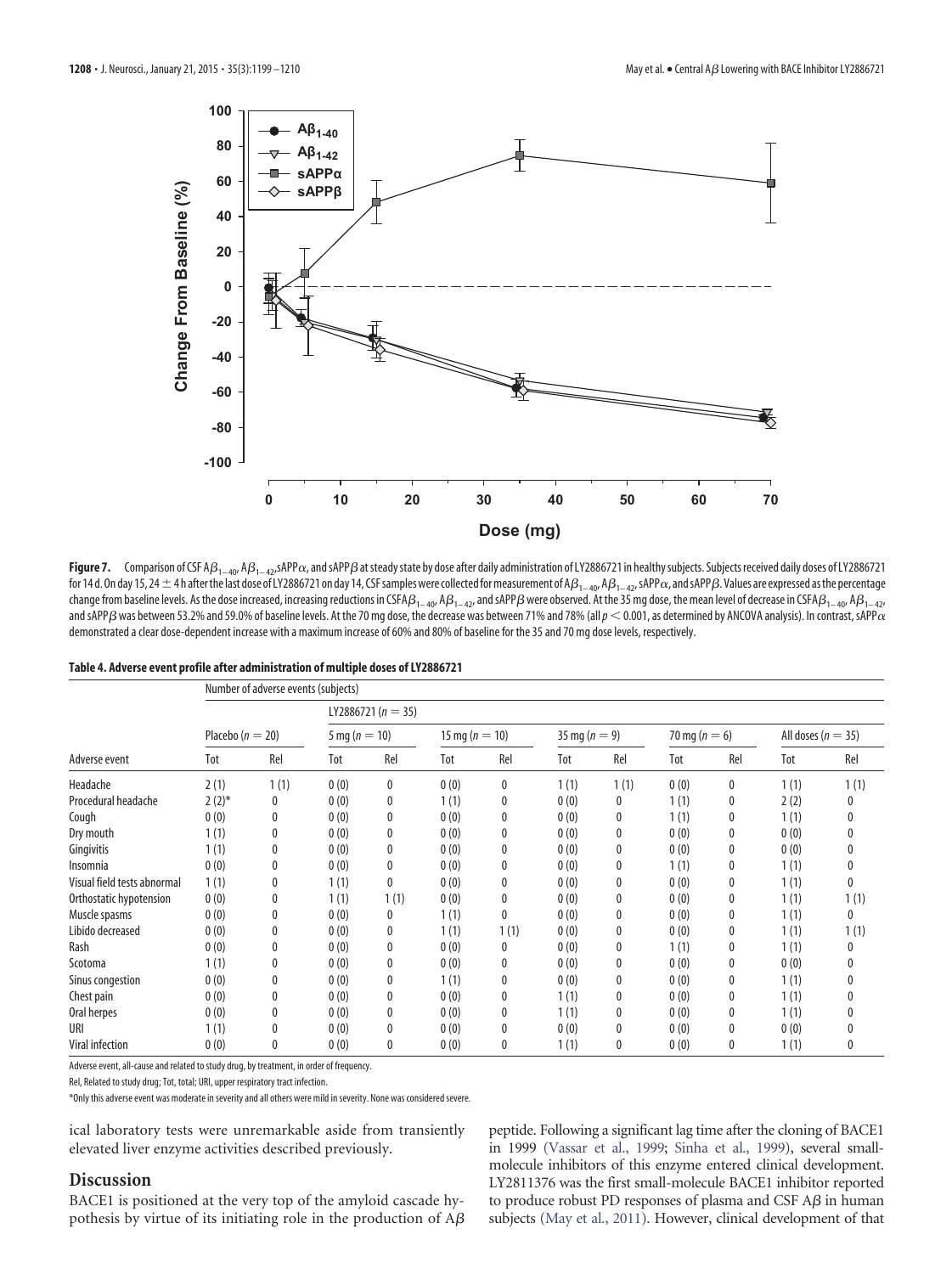moleculewas halted after the discovery of retinal epithelial pathology in nonclinical toxicology studies [\(May et al., 2011\)](#page-11-11).

Herein, we report the nonclinical and phase 1 clinical data for LY2886721, a potent small-molecule, active-site inhibitor of BACE1. Compared with LY2811376, LY2886721 demonstrates 10-fold more potent inhibition of BACE1 and significantly reduced potency against cathepsin D, a key off-target protease. Reduced potency also was observed against pepsin and renin, thereby resulting in substantially increased protease selectivity compared with LY2811376 [\(May et al., 2011\)](#page-11-11). The intrinsic potency of LY2886721 against purified recombinant enzyme is maintained in two cell-based assays indicating good access to BACE1 expressed in its normal cellular compartments. Moreover, LY2886721 produced robust dose-dependent reductions in hippocampal and cortical A $\beta$ , C99, and sAPP $\beta$  levels after oral dosing in a PDAPP transgenic mouse model. This constellation of changes in APP-processing catabolites is consistent with a mechanism of BACE1 inhibition *in vivo*. Finally, in a cannulated beagle dog model that permits continuous sampling of CSF, oral administration of 1.5 mg/kg LY2886721 produced significant and persistent A $\beta$  lowering in CSF. CSF concentrations of LY2886721 in this study approximated free plasma concentrations, suggesting that the increase in BACE1 potency displayed by LY2886721 relative to LY2811376 was achieved without compromising CNS penetration. This robust pharmacology, coupled with a nonclinical toxicology profile without adverse retinal epithelial pathology at pharmacologic doses (as seen previously with LY2811376), led to the advancement of LY2886721 into early phase clinical trials.

Accordingly, a series of single ascending dose (SAD) and multiple ascending dose (MAD) studies were conducted in healthy subjects with LY2886721. In SAD studies, a robust PK/PD relationship was observed after single doses of LY2886721, as evidenced by dose-dependent, statistically significant reductions in plasma A $\beta_{_{1-40}}$  and A $\beta_{_{1-42}}$  that correlated well with free drug concentrations in plasma. Similarly, a single 35 mg dose of LY2886721 produced a robust (40% relative to baseline) and sustained (nadir at 18 h after dosing) reduction in CSF  $A\beta_{1-40}$  and  $A\beta_{1-42}$ . As in the cannulated dog study, CSF concentrations of LY2886721 approximated free drug concentrations in plasma, providing further evidence that LY2886721 is freely permeable across the blood– brain barrier. In MAD studies in which repeated doses of LY2886721 were administered over 14 d, plasma PD responses observed on the last day of dosing were moderately greater than those in the SAD studies at comparable doses, consistent with the higher plasma concentrations of LY2886721 at steady state compared with that after a single dose. For a similar reason, there was a larger PD response in lumbar CSF sampled 24 h after the last of 14 d of dosing compared with PD evaluations in CSF during single-dose studies. Consistent with BACE1 inhibition *in vivo*, there were comparable dose-dependent reductions in CSF sAPP $\beta$ , the proximal cleavage product of BACE1 on APP, and largely concomitant opposite effects on CSF sAPP $\alpha$ , suggestive of enhanced nonamyloidogenic processing of APP with BACE1 inhibition.

These robust PD effects were obtained in the absence of significant AEs. No clinically significant findings were reported for LY2886721 across the three clinical studies apart from transiently elevated liver enzymes in two subjects. Collectively, these data suggest that LY2886721 can be administered to humans at doses demonstrating significant target engagement for up to 2 weeks without significant AEs.

Based in part on the results described herein, a phase 2 study was conducted to examine the safety, tolerability, and PD effects of LY2886721 in patients with mild cognitive impairment due to AD or mild AD (www.ClinicalTrials.gov identifier NCT01561430). During the course of the study, routine safety monitoring detected abnormal liver enzyme elevations in 4 patients of 70 (unpublished data) and, therefore, Lilly chose to terminate the study. Although 2 subjects exhibited elevated ALT and AST in the phase 1 studies reported herein, there was no dose dependency in severity or incidence observed, so the relationship to LY2886721 for the abnormal liver enzyme elevations in the phase 1 studies is unclear.

Several other BACE1 inhibitors have advanced to human clinical trials [\(Yan and Vassar, 2014\)](#page-11-19) and the clinical safety of longterm BACE1 inhibition remains to be established. The initial impression of a relatively benign phenotype for the original BACE1 KO [\(Cai et al., 2001;](#page-11-4) [Luo et al., 2001;](#page-11-5) [Roberds et al., 2001\)](#page-11-6) has been eroded the last few years by a steady stream of new phenotypic abnormalities, including hypomyelination [\(Hu et al.,](#page-11-20) [2006;](#page-11-20) [Willem et al., 2006\)](#page-11-21), axon guidance defects [\(Rajapaksha et](#page-11-22) [al., 2011;](#page-11-22) [Cao et al., 2012,](#page-11-23) [Hitt et al., 2012\)](#page-11-24), and muscle spindle reduction [\(Cheret et al., 2013\)](#page-11-25), as reviewed in [Yan and Vassar](#page-11-19) [\(2014\).](#page-11-19) Many of these are judged to be more developmental processes and linked to a complete KO of BACE1 and whether partial inhibition of BACE1 in elderly patients would elicit similar changes is not clear. Nonetheless, these observations in BACE1 KO mice provide guidance for monitoring potential AEs in longterm clinical trials for BACE1 inhibitors in AD.

Many, if not all, of the current BACE1 inhibitors in development are thought to be relatively nonselective for BACE1 versus BACE2. The high homology of the active sites of BACE1 and BACE2 makes designing selectivity for BACE1 a considerable challenge. This challenge to medicinal chemists has been heightened recently by the emergence of studies describing functions for BACE2. In particular, mice with a genetic KO of BACE2 express a silver hair color instead of black and this phenotype has been ascribed to altered processing of pigment-cell-specific melanocyte protein, a newly discovered BACE2 substrate [\(Rochin et](#page-11-26) [al., 2013\)](#page-11-26). Transmembrane protein 27 (TMEM27) is another newly discovered BACE2 substrate that is highly expressed in the pancreas (Esterházy et al., 2011) and has been suggested to play a role in supporting pancreatic  $\beta$ -cell mass. As with BACE1, other substrates for BACE2 may emerge, but for now, the functional implication for the lack of selectivity against BACE1 and BACE2, other than a potential risk of hypopigmentation, is something the field is carrying forward.

Since its initial cloning in 1999, BACE1 has been a prime drug discovery target for industry and academia. Overcoming a myriad of challenges in "drugging," this target had delayed development of potent BACE1 inhibitors, but several BACE1 inhibitors have now progressed into the clinical setting. Despite the setbacks from unanticipated nonclinical toxicology and clinical AEs experienced with LY2811376 and LY2886721, respectively, which led to the eventual termination of these molecules, the promise of BACE1 inhibitors to test the amyloid hypothesis remains strong. As the field moves toward earlier treatment of individuals with preclinical disease, targeting a protease such as BACE1, which resides at the top of the amyloid cascade, remains a compelling approach. Supporting genetic data from rare mutations in APP that alter BACE1 processing, as exemplified by the A673T APP polymorphism [\(Jonsson et al., 2012\)](#page-11-3), suggest that relatively modest but sustained inhibition of BACE1 could be an effective strategy for delaying disease progression. The field eagerly awaits this ultimate test of the amyloid hypothesis.